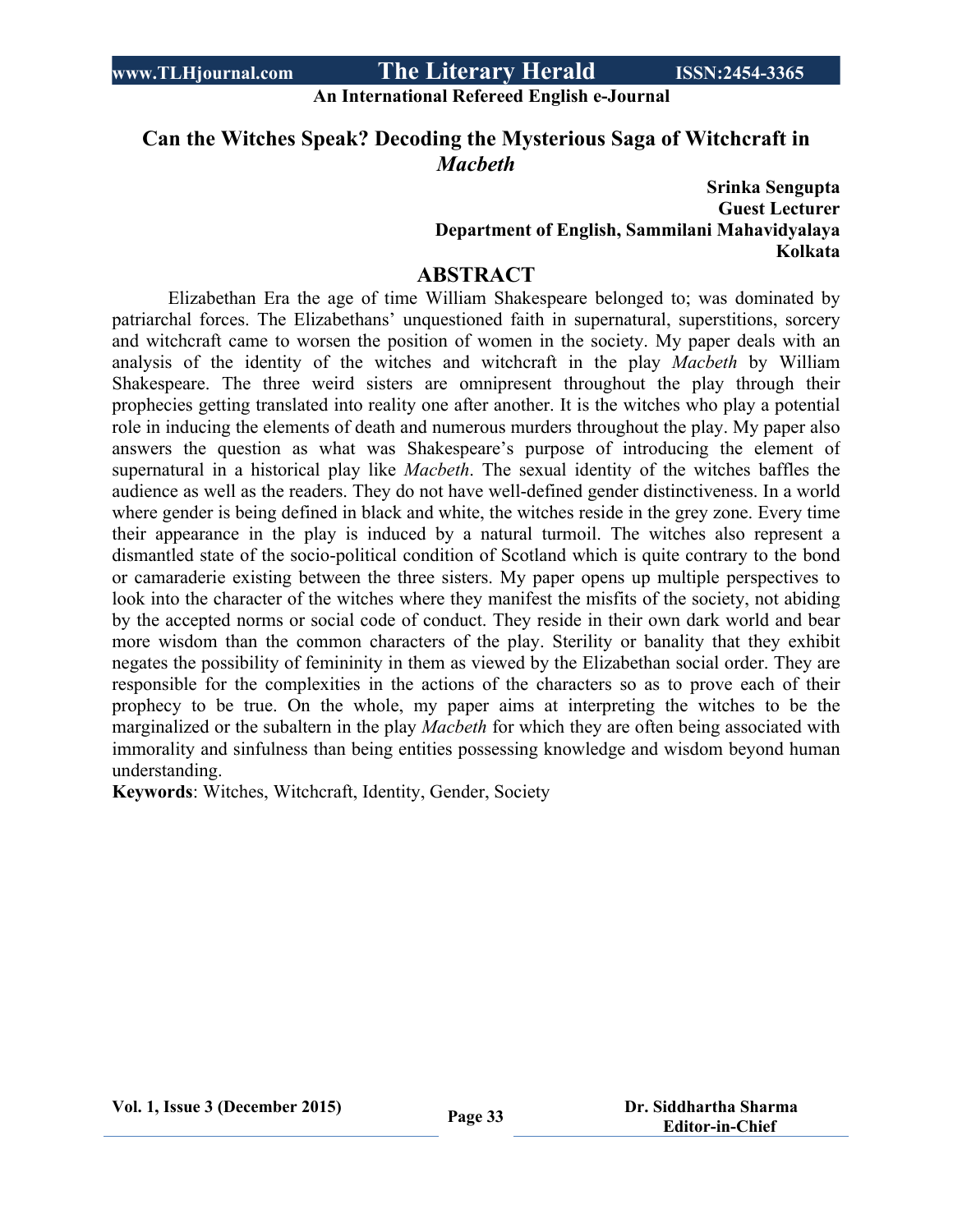**An International Refereed English e-Journal**

## **Can the Witches Speak? Decoding the Mysterious Saga of Witchcraft in** *Macbeth*

Elizabethan Age in England stands as a significant period of time in the English history. It was marked by the ascension of throne by Queen Elizabeth in the year 1558. Under the regime of Queen Elizabeth there were far reaching advancements in the domain of knowledge. It included scientific advancements as well as geographical exploration. Under the patronage of the Queen, England aspired the exploration and expansion of its might into the New World. Both the culture and territorial peculiarities of the new World was nothing less than a wonder to England. In spite of such intellectual advancements England rested an intense faith upon witchcraft, black magic and several other superstitions. The term 'Witch' is being derived from the Old English 'Wicca' or 'Wicce'. For any natural disaster including any kind of epidemic was being considered to be the handiwork of the witches. The outbreak of the Black Death or the Bubonic Plague was considered to be designed by the witches. It is an instance of the general human instinct to resort faith upon the supernatural powers when no scientific explanation was being sought upon. The lack of medical knowledge leading to a huge loss of human lives was all being imposed upon the witches that stand quite contrary to the rationalism of the Elizabethan era. On highlighting upon the question as to who the Elizabethan witches were and why were they condemned of witchcraft. Such questions can be answered in simple terms where the witches were mostly women who were widowed, old, childless and there by helpless in their own conditions. They were the vulnerable lot of the society. They were unprotected and in need of support. The witches were believed to be possessing magical power of foretelling the future and its consequences. The witches employed animals for invoking the evil and most of the times they used to keep multiple pets as their companions. They were believed to be adept with the knowledge of using several consciousness alternating herbs and psychedelic herbs like cannabis in treating their cases. In a Catholic backdrop of England, witches practicing sorcery were nonbelievers or in a more relevantly acceptable terms "Pagan". They were well acquainted with the natural forces and could manipulate them for their own advantage. Witchcraft as a cult emerged on the premises of such popular believes without being based on any strong or well- proven facts. Witchcraft was more a part of the Elizabethan fiction where the powerless were being essentially victimized. Such victimization was indeed state supported where Queen Elizabeth herself passed a law for the persecution of the witches widely known as 'An Act against Conjurations, Enchantments and Witchcrafts'. The witch hunting got formally acclaimed by the state authority. Witch hunting was thereby succeeded by the trials and finally persecution of the witches. Witchcraft as a cult of faith got further consolidated with the publication of the book *Daemonologie* by King James VI in 1597 where witches were referred as the slaves of the Devil. To King James VI, "…the Necromancers command the Devil" (Daemonologie Book I) Again he goes on to tell that the sorceress and the magicians possess greater merits that draw them nearer to sin against the Holy Ghost. The witches and magicians were clearly positioned against the Christian faith of England and were believed to challenge the same in their own ways. In Book I itself King James proposes the punishment that the "Instruments of Sathan" (Daemonologie Book I) deserve for practicing witchcraft in a Catholic England. The most significant of the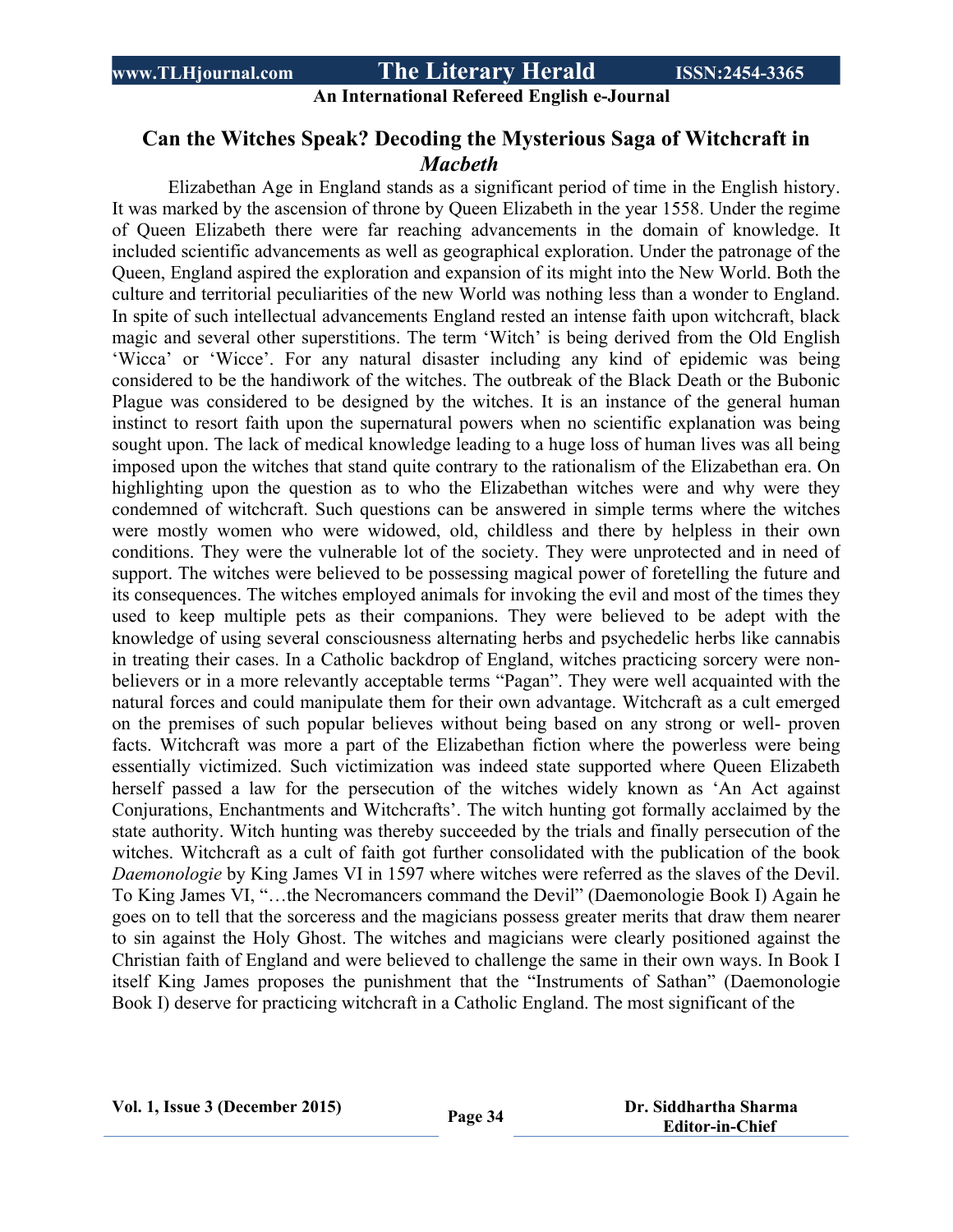### **An International Refereed English e-Journal**

witch hunting endeavors was The Salem Witchcraft Trial where two hundred were being arrested and nineteen witches were being persecuted.

William Shakespeare residing in the Elizabethan era exhibited widespread influences of black magic and witchcraft on his writings. Supernatural plays an important role in Shakespearean plays. Of all his plays *Macbeth* significantly portrays the evil forces operational throughout the actions of the play. The weird sisters or the three witches in *Macbeth* are being essentially considered to be evil and are held responsible for incorporating all immoral criminal activities throughout the play. The negativity that they bring in with their very presence has baffled the Elizabethan audience. The identity of the witches is being intricately associated with immorality according to the accepted Elizabethan norms. The identity of the witches stay incomprehensible for no one has ever intended to find out the truth behind such a taboo. Shakespeare often sought the assistance of the supernatural as the guiding force in his tragedies and *Macbeth* being the most significant one. During the age of doubt and speculation and further discoveries where the world order was gradually started to being governed by anthropocentricism, Shakespeare used these supernatural elements in the form of witches in a rather subtle manner without questioning the order of the day.

The three witches in *Macbeth* facilitates establishing it into a cosmic tragedy where both the good and evil not only reside in an individual soul and body but due to the omnipresence of the witches good and evil reside in the totality of events. The three weird sisters play a role of the balancing entities between the psychological as well as the metaphysical. As G.Wilson Knight points out, "In *Macbeth*… the evil is not relative, but absolute" (Knight 140). A world that is defined in black and white, the witches reside in the grey zone thus characterized by an ambiguity. This blurriness of the "absolute" terror of evil and its suffocating and appalling consequences make the witches invariably negative. The profundity of wicked thoughts residing in the psychological as well as the metaphysical realm of the human characters like Macbeth and Lady Macbeth is being impended upon the witches. The "demonic illusions and phantasms" (Reginone 2) of Macbeth are being physically manifested in the forms of the witches. Shakespeare subtly tries to liberate himself from the guilt of condemning the would-be King of Denmark being responsible of murder and the plan being the product of his ambition. The witches are being placed in between Macbeth and his evil ambition thereby mirroring the seeds of brutality being already sowed in Macbeth even before the appearance of the witches. The play opens with the exchange of dialogues between the three witches. The linguistic pattern that the witches employ in their speech foresees the several structural oppositions that the play is about to unfold through the deeds of Macbeth. The legend of the witches having its origin in the traditional folk culture and folklores restricts their identity to the rustic class of peasantry. It is their very origin in a way challenging the so-called elite strata of the society impend them with the responsibility of more evil power than they actually bear. This is quite similar to what George Gifford mentions about in his *A Dialogue Concerning Witches and Witchcraft* (1593) where he believes that devil provides common human being with an illusory notion that the witches bear power but in actuality they are powerless. It is their wisdom and foresight that produce their prophecies and not by virtue of supernatural power. They are more perspective about the real life situations than other characters in the play *Macbeth*.

The witches being both women and diabolical agents reside in the margin of the society. They are being intensely disempowered for they are excluded from every walk of a normal life. They are the outcast, the misfits. In *Macbeth*, the witches project the feminine ambition that is

**Vol. 1, Issue <sup>3</sup> (December 2015) Page <sup>35</sup> Dr. Siddhartha Sharma**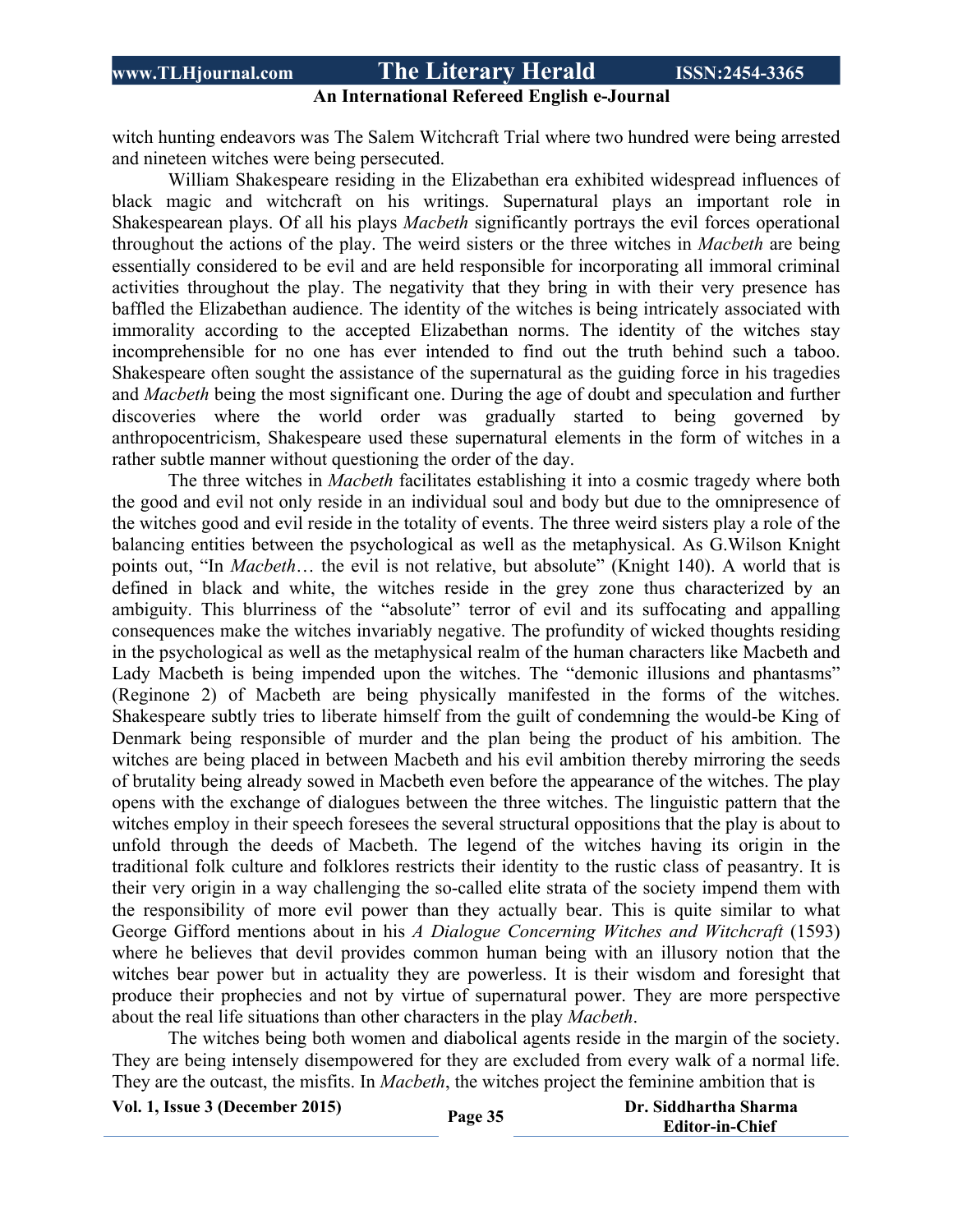## **An International Refereed English e-Journal**

hard to be fulfilled in a patriarchal social system. Moreover they are being addressed as the weird sisters where they project a kind of camaraderie by referring each other by their kin. Such a sensibility of togetherness can be found when every time three of them appear together. Moreover they remain faithful to their Queen Hecate quite contrary to the deeds of human Macbeth who misuses his power and manipulates Duncan's faith on him. Being a human and being in a respectable position Macbeth subverts and denies that what the witches have respect for. When Denmark was being torn apart and was plagued by socio-political disorder, the world of the witches never goes out of order. They exhibit the ethos of women desiring power and sovereignty in a male dominated society. The witches subvert the order not only through their love for power but also being in the margins. They project the fact that power should be in the hand of one who deserves it and not determined by his social position. The witches with their sovereign Satan challenge the King of Denmark in Macbeth who according to the Divine theory of Kingship is the representation of God on the earth. They are believed to be the agents inducing confusion in the mind of Macbeth but in reality it is the spiritual weakness of Macbeth that leads into his hallucinatory visions found again and again throughout the play. The witches are again being tabooed for they do not participate in the domestic activities. According to the accepted Elizabethan social norms of domesticity, the witches cannot be accommodated into the domestic circle. The social exclusion also drives them to the verge of the margin. The three witches of *Macbeth*, again represent de-naturalization through their sterility. According to the established code of womanhood, motherhood and child bearing facet of woman is that what is believed to deliver the completeness to her womanhood. The witches being the sterile forces negate such a possibility which is later manifested through Lady Macbeth's childlessness and the gruesome psyche where she exclaims:

Have plucked my nipple from his boneless gums

And dashed the brains out, had I so sworn (Mac.1.7.135)

Terry Eagleton observes the witches to be "the most fertile force in the play, the witches inhabit an anarchic, richly, ambiguous zone" (Eagleton 1-3) Their anarchic zone comes across with Macbeth's when the desire for the Royal throne that resided in Macbeth's subconscious was ignited by them. The witches appear as "cosmic apparatus" (Adelman 42) for Macbeth. It is their intelligence that stands as a counter aspect of Macbeth's heroism and manhood.

Identity of an individual is intricately associated with his sexuality. The obscure as well as ambiguous projection of the witches' sexuality confuses the readers as well as the audience. During the Elizabethan era it was the female who was victimized as a witch and more than often she lacks any form of social support to rescue her from such victimization. Again in a society where the gender roles are defined in terms of male and female the weird sisters in *Macbeth* exhibit a combination of both. The binaries get merged in the androgynous sexual identity of the witches. It gets reflected in the utterance of Banquo where he says:

Upon her skinny lips; you should be women,

And yet your beard forbids me to interpret

That you are so. (Mac.1.3.38)

The witches are always accompanied by pets especially cat what is believed to be used as a medium in their witchcraft. The truth behind that is that most of the women who were either widowed or childless are in need of a companion which they find in keeping such pets which are mistaken by common faith to be evil medium. When the three witches first time appear in the

**Vol. 1, Issue <sup>3</sup> (December 2015) Page <sup>36</sup> Dr. Siddhartha Sharma**

**Editor-in-Chief**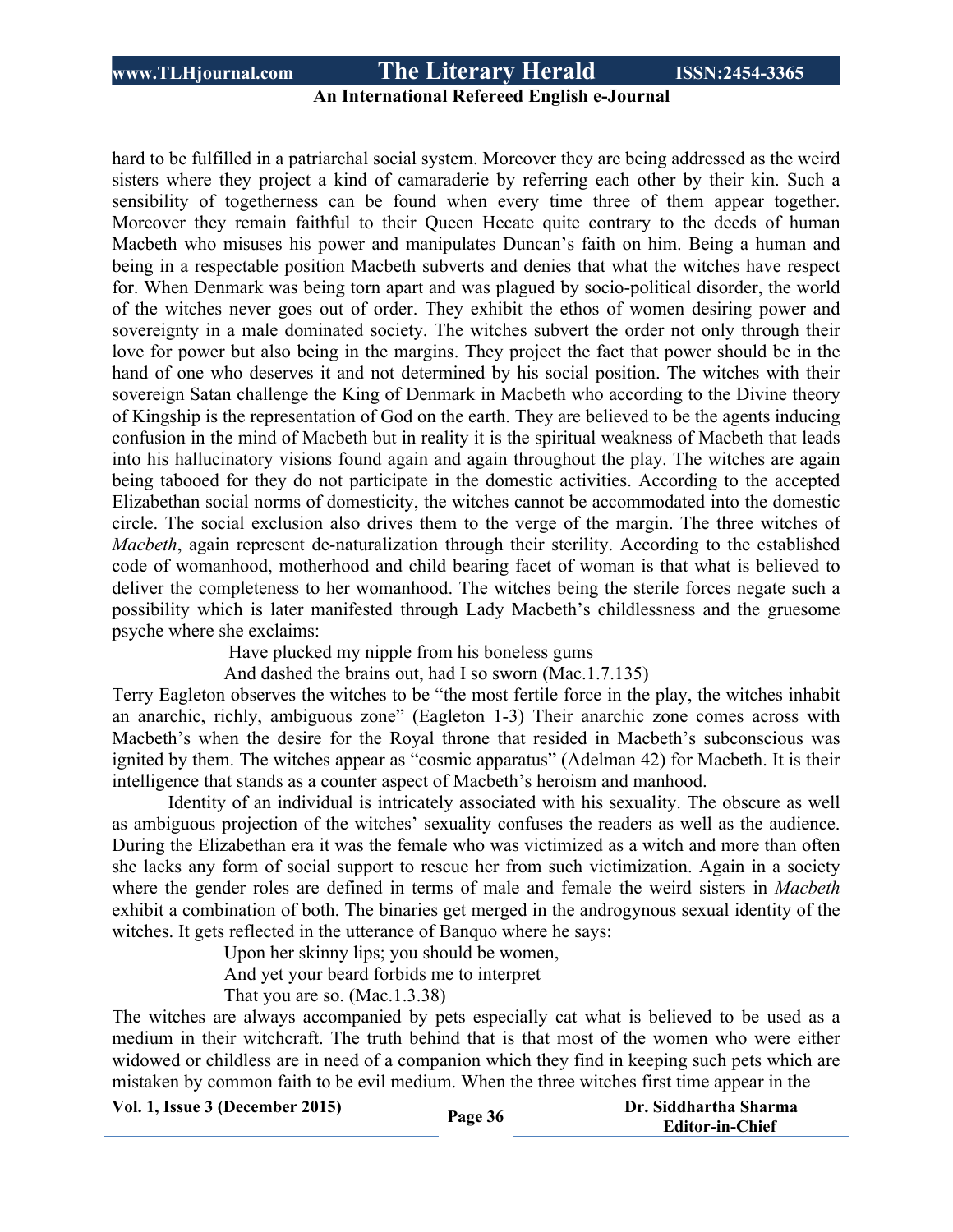## **An International Refereed English e-Journal**

play the binary that resides in their identity is being extended to the natural condition itself where the wood was dominated by thunder and lightning and Macbeth exclaims:

So foul and fair a day I have not seen (Mac.1.3.37)

The witches in *Macbeth* symbolizes fragmentation that "may evoke primitive fears of dismemberment" (Adelman 42) hinting upon the cannibalistic aspect of Continental witchcraft. A natural whole is being dismantled into its fragmentary elements and similar can be viewed when they use body parts of several animals and human indiscriminately in brewing up the diabolical potion. To common Elizabethan audience it may appear to be an integral part of witchcraft but quite contrary to that if viewed from a different perspective, the witches provides with the real face of the illusory projection of the state of Denmark. The state of Denmark was soon to be fragmented into pieces with the heinous crime of killing the king or the father of the state being committed. The apparitions that the witches invoked appeared only to warn Macbeth about his end which he denied to accept. According to Stephen Greenblatt the very existence of the witches in the play is meant for questioning the "sacredness of royal authority" (Greenblatt 20) which in a way is being governed by the patriarchal forces. The world of the witches exists almost as an alternative civilization that challenges human civilization in every way. They reside both within and outside the periphery of the official world where they are only looked down upon as the 'other' by the civilized entities. The relationship between the evil and witchcraft can also be traced back to the fact that witchcraft has its roots in Pagan culture of Africa and Asia. Paganism obviously came to be associated with heresy or sin in a contemporary Catholic backdrop.

The society stipulates the behavioral pattern for women that even include the appetite for sexual pleasure. A female is expected to be reserved and controlled in the expression of her desire. This stands quite contrary to that of the appetite of the witches in their expression. Often women with excessive sexual appetite verging towards hysteria were condemned to be witches during the Elizabethan time. *Malleus Maleficarum*(1486) informs that according to the Continental beliefs of witchcraft, the witches are involved in ritualistic murders that incorporates eating the flesh of infant and even fragmenting the body parts of human and animals for devouring upon them. All these are symptomatic of their sexual perverseness that ultimate gets fulfilled in their sexual relationship with the demonic forces. The freedom to express one's own sexual instinct devoid of being a male or female was thus being looked upon as 'perverse' as in the case of the witches. According to Janet Adelman, "We may hear an echo of some of the continental beliefs in their quasi-sexual attack on the sailor with uncooperative wife…" (Adelman 41-42).

The gender ambiguity of the witches extends itself to their psychological ambiguity. The self-identity of the weird sisters in *Macbeth* has so long been mistaken to be evil, to be immoral, to be agents inducing bloody events throughout the play. As a matter of fact, the witches resonates the desire of power, position and respect of the unsubordinated women in an Elizabethan male dominated society. They break free the shackles of prescribed code of conduct which may appear as a deviant behavioral pattern to the common place humans. The witches subvert the norms and thus be no longer considered as the 'unofficial other'. Throughout the play they reflects their possibility of acquiring the centre by virtue of their wisdom, intelligence and camaraderie that can very well challenge a male authoritative socio-political construct. In spite of

**Vol. 1, Issue <sup>3</sup> (December 2015) Page <sup>37</sup> Dr. Siddhartha Sharma**